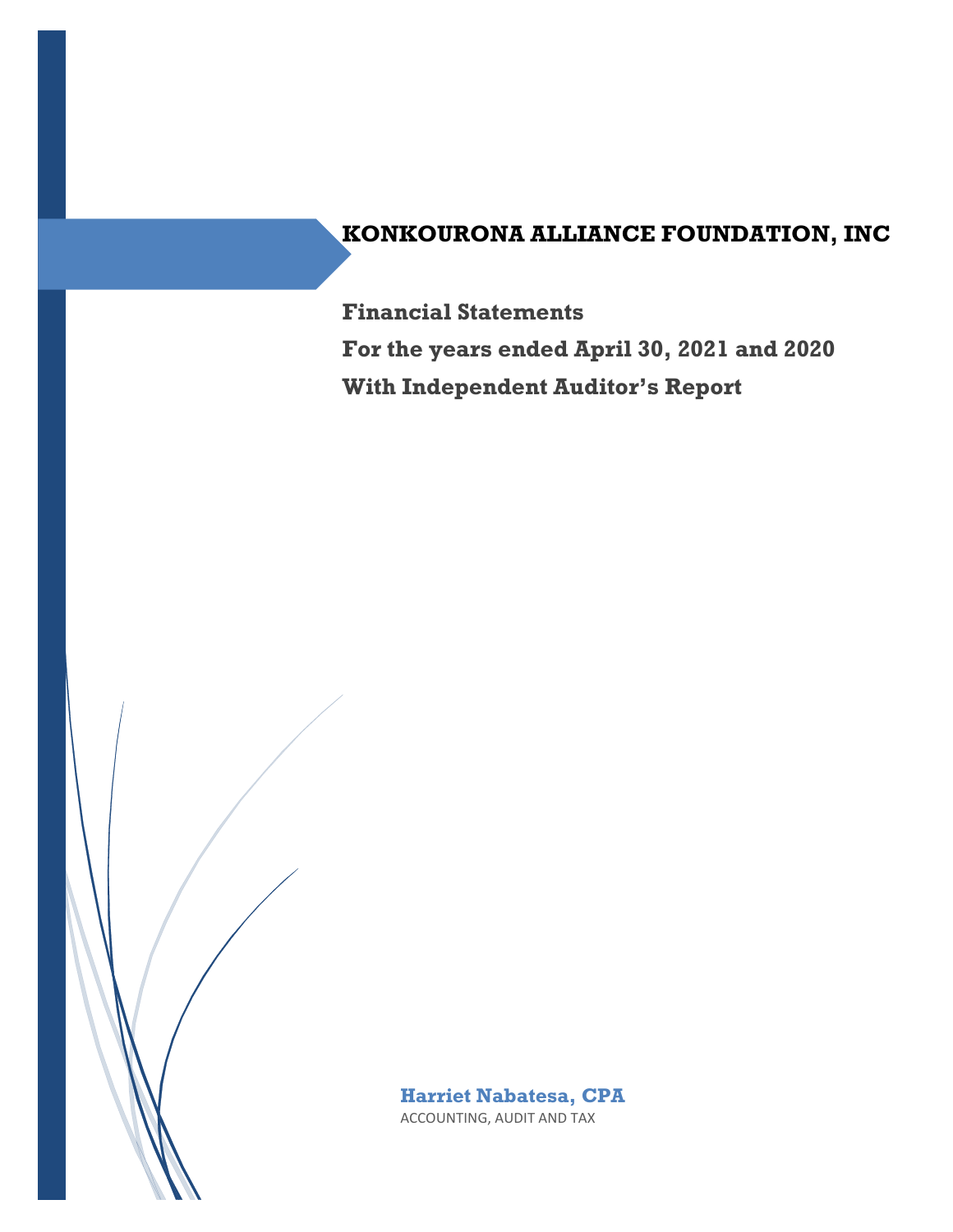For the Years Ended April 30, 2021 and 2020

| <b>TABLE OF CONTENTS</b>                | Page(s) |
|-----------------------------------------|---------|
| <b>INDEPENDENT AUDITOR'S REPORT</b>     | 1 - 2   |
| <b>FINANCIAL STATEMENTS</b>             |         |
| <b>Statement of Financial Position</b>  | 3       |
| <b>Statement of Activities</b>          | 4       |
| <b>Statement of Functional Expenses</b> | 5 - 6   |
| <b>Statement of Cashflows</b>           | 7       |
| Notes to the Financial Statements       | 8 - 12  |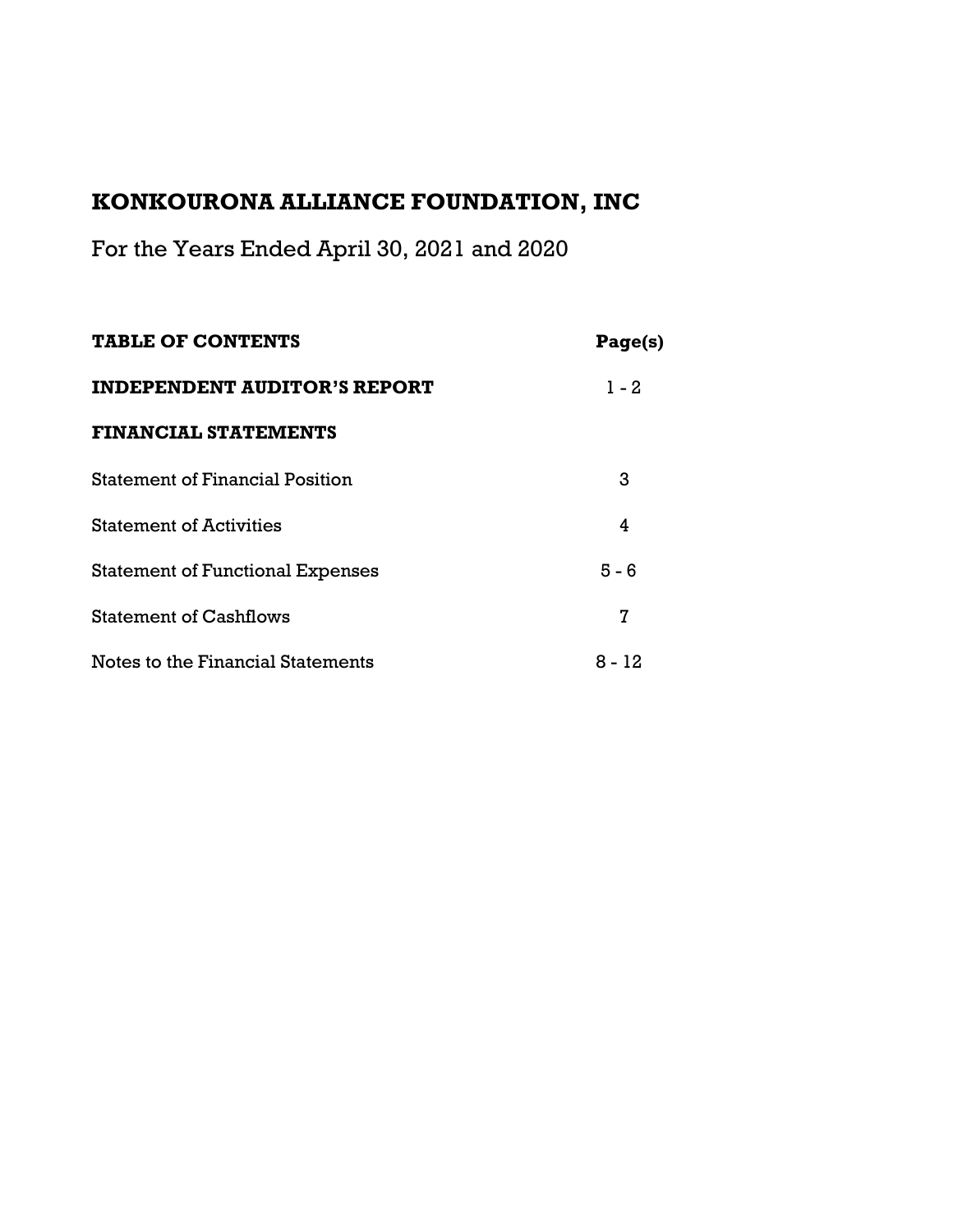### **Independent Auditors' Report**

To The Board of Directors and Management of Konkourona Alliance Foundation (KAFO), Inc.

We have audited the accompanying financial statements of Konkourona Alliance Foundation (KAFO), Inc., (a not for profit organization), which comprise the statement of financial position as of April 30, 2021 and 2020, and the related statements of activities and changes in net assets, functional expenses and cash flows for the years then ended and the related notes to the financial statements.

#### **Management's Responsibility for the Financial Statements**

Management is responsible for the preparation and fair presentation of these financial statements in accordance with accounting principles generally accepted in the United States of America; this includes the design, implementation, and maintenance of internal control relevant to the preparation and fair presentation of financial statements that are free from material misstatement, whether due to fraud or error.

#### **Auditors' Responsibility**

Our responsibility is to express an opinion on these financial statements based on our audit. We conducted our audit in accordance with auditing standards generally accepted in the United States of America. Those standards require that we plan and perform the audit to obtain reasonable assurance about whether the financial statements are free from material misstatement.

An audit involves performing procedures to obtain audit evidence about the amounts and disclosures in the financial statements. The procedures selected depend on the auditors' judgment, including the assessment of the risks of material misstatement of the financial statements, whether due to fraud or error. In making those risk assessments, the auditor considers internal control relevant to the organization's preparation and fair presentation of the financial statements in order to design audit procedures that are appropriate in the circumstances, but not for the purpose of expressing an opinion on the effectiveness of the organization's internal control. Accordingly, we express no such opinion. An audit also includes evaluating the appropriateness of accounting policies used and the reasonableness of significant accounting estimates made by management, as well as evaluating the overall presentation of the financial statements.

We believe that the audit evidence we have obtained is sufficient and appropriate to provide a basis for our audit opinion.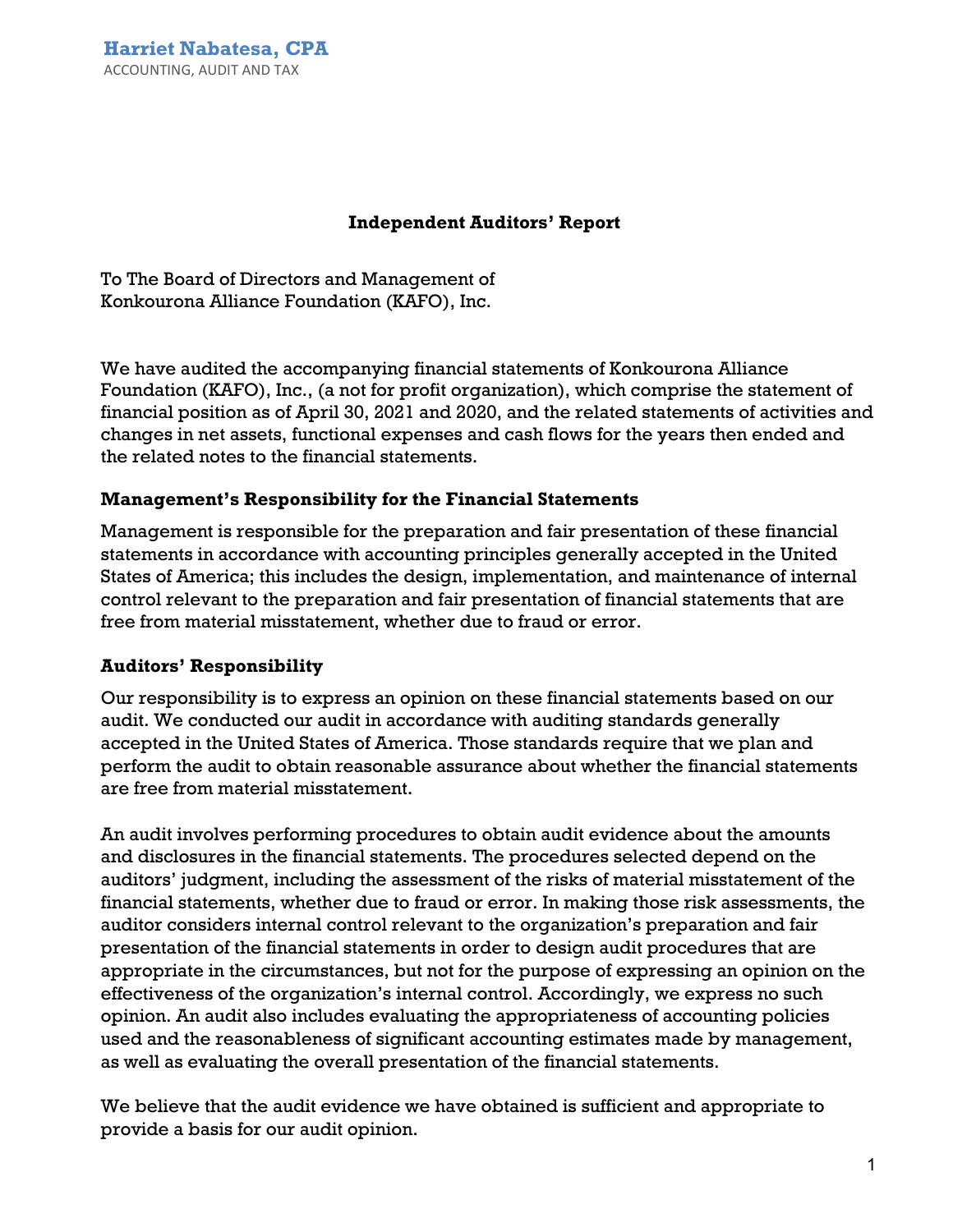# **Harriet Nabatesa, CPA**

ACCOUNTING, AUDIT AND TAX

### **Opinion**

In our opinion, the financial statements referred to above present fairly, in all material respects, the financial position of Konkourona Alliance Foundation (KAFO), Inc as of April 30, 2021 and 2020, and the changes in its net assets and cashflows for the years then ended in accordance with accounting principles generally accepted in the United States of America.

#### **Emphasis of Matter**

As discussed in Note 2(k) to the financial statements, Konkourona Alliance Foundation (KAFO), Inc. has operations in Burkina Faso. The activities in Burkina Faso were not audited by us and therefore these financial statements should be read in conjunction with the audit report issued by the Burkina Faso auditor. Our opinion is not modified with respect to this matter.

November 1, 2021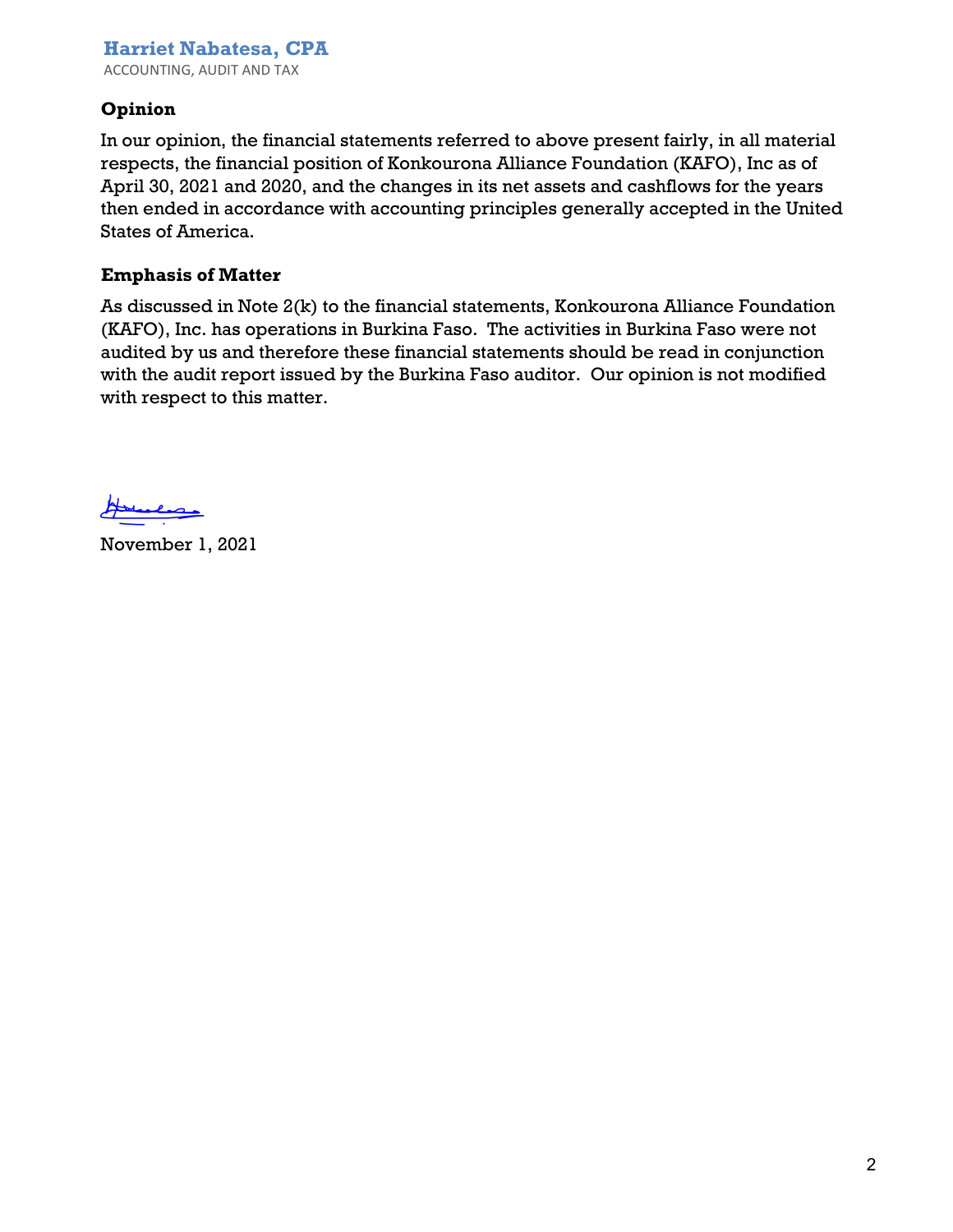Statement of Financial Position

April 30, 2021 and 2020

|                                         |    | 2021  |    | 2020 |
|-----------------------------------------|----|-------|----|------|
| <b>Assets</b>                           |    |       |    |      |
| Current assets                          |    |       |    |      |
| Cash and cash equivalent                | \$ | 7,029 | \$ | 801  |
| <b>Total assets</b>                     | \$ | 7,029 | \$ | 801  |
| <b>Liabilities and Net Assets</b>       |    |       |    |      |
| <b>Current liabilities</b>              | \$ |       | \$ |      |
| <b>Net assets</b>                       |    |       |    |      |
| Without donor restrictions              |    |       |    |      |
| Undesignated                            |    | 7,029 |    | 801  |
| <b>Board designated</b>                 |    |       |    |      |
| Total without donor restrictions        |    | 7,029 |    | 801  |
| With donor restrictions                 |    |       |    |      |
| Total net assets                        |    | 7,029 |    | 801  |
|                                         |    |       |    |      |
| <b>Total liabilities and net assets</b> | S  | 7,029 | \$ | 801  |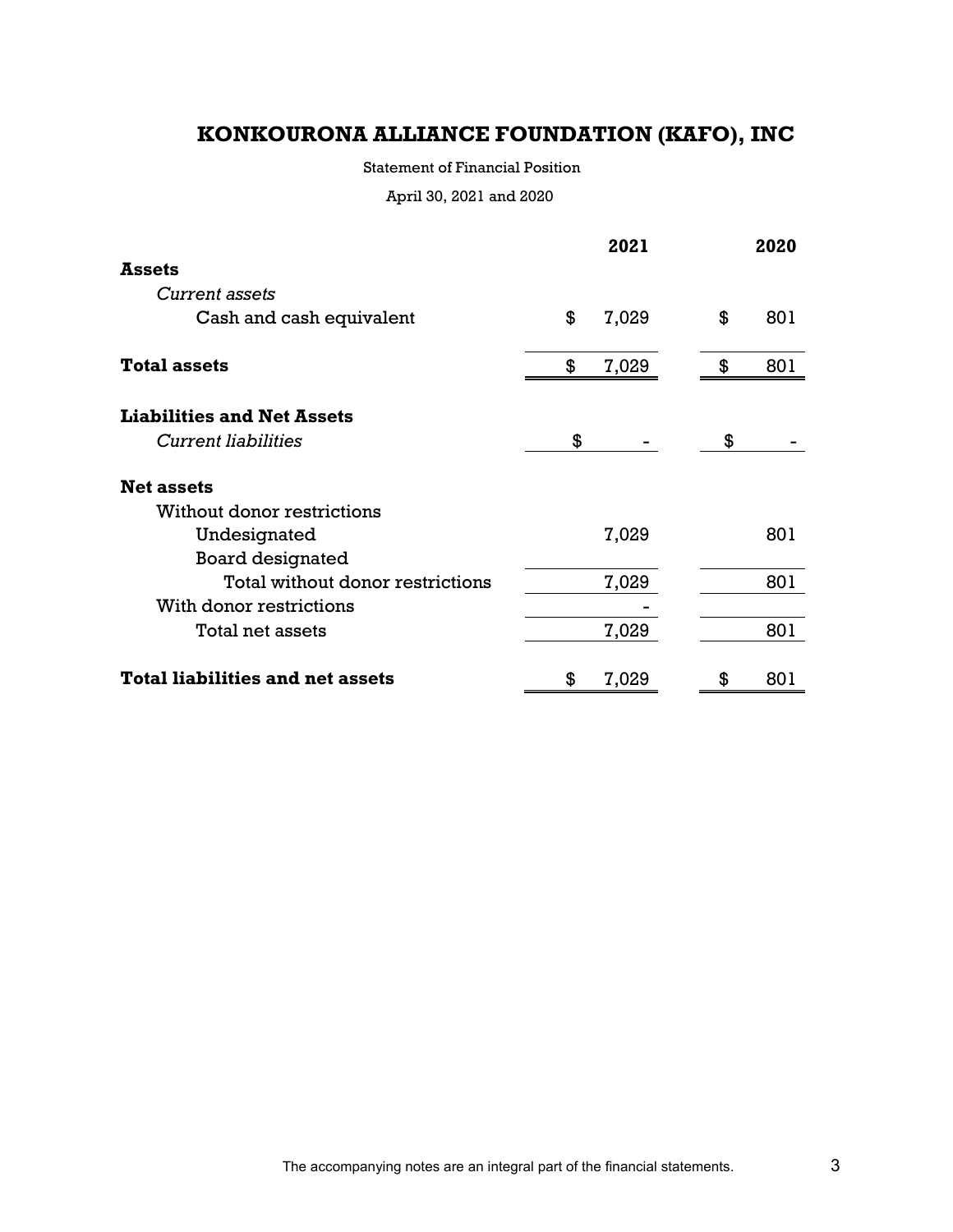### Statement of Activities For the Years Ended April 30, 2021 and 2020

|                                                                | <b>Without</b>                      |                                          | 2021         | Without                             |                                          | 2020         |
|----------------------------------------------------------------|-------------------------------------|------------------------------------------|--------------|-------------------------------------|------------------------------------------|--------------|
|                                                                | <b>Donor</b><br><b>Restrictions</b> | <b>With Donor</b><br><b>Restrictions</b> | <b>Total</b> | <b>Donor</b><br><b>Restrictions</b> | <b>With Donor</b><br><b>Restrictions</b> | <b>Total</b> |
| <b>Revenue and Support</b>                                     |                                     |                                          |              |                                     |                                          |              |
| Grants and contributions                                       | 209,544<br>\$                       | \$17,845                                 | \$227,389    | \$<br>66,383                        |                                          | \$66,383     |
| In-kind donations                                              | 7,325                               |                                          | 7,325        | 7,230                               |                                          | 7,230        |
| <b>Interest Income</b>                                         | 5                                   |                                          | 5            | 2                                   |                                          | 2            |
| Total revenue and                                              |                                     |                                          |              |                                     |                                          |              |
| support                                                        | 216,874                             | 17,845                                   | 234,719      | 73,615                              |                                          | 73,615       |
| <b>Expenses</b>                                                |                                     |                                          |              |                                     |                                          |              |
| Program                                                        | 202,643                             | 17,845                                   | 220,488      | 68,027                              |                                          | 68,027       |
| Management and general                                         | 7,739                               |                                          | 7,739        | 4,479                               |                                          | 4,479        |
| Fundraising                                                    | 263                                 |                                          | 263          | 308                                 |                                          | 308          |
| Total expenses                                                 | 210,646                             | 17,845                                   | 228,491      | 72,814                              |                                          | 72,814       |
| <b>Changes in net assets</b><br>Net assets at the beginning of | 6,228                               |                                          | 6,228        | 801                                 |                                          | 801          |
| year                                                           | 801                                 |                                          | 801          |                                     |                                          |              |
| Net assets at the end of year                                  | 7,029<br>\$                         | \$                                       | 7,029<br>\$  | 801                                 | \$                                       | 801          |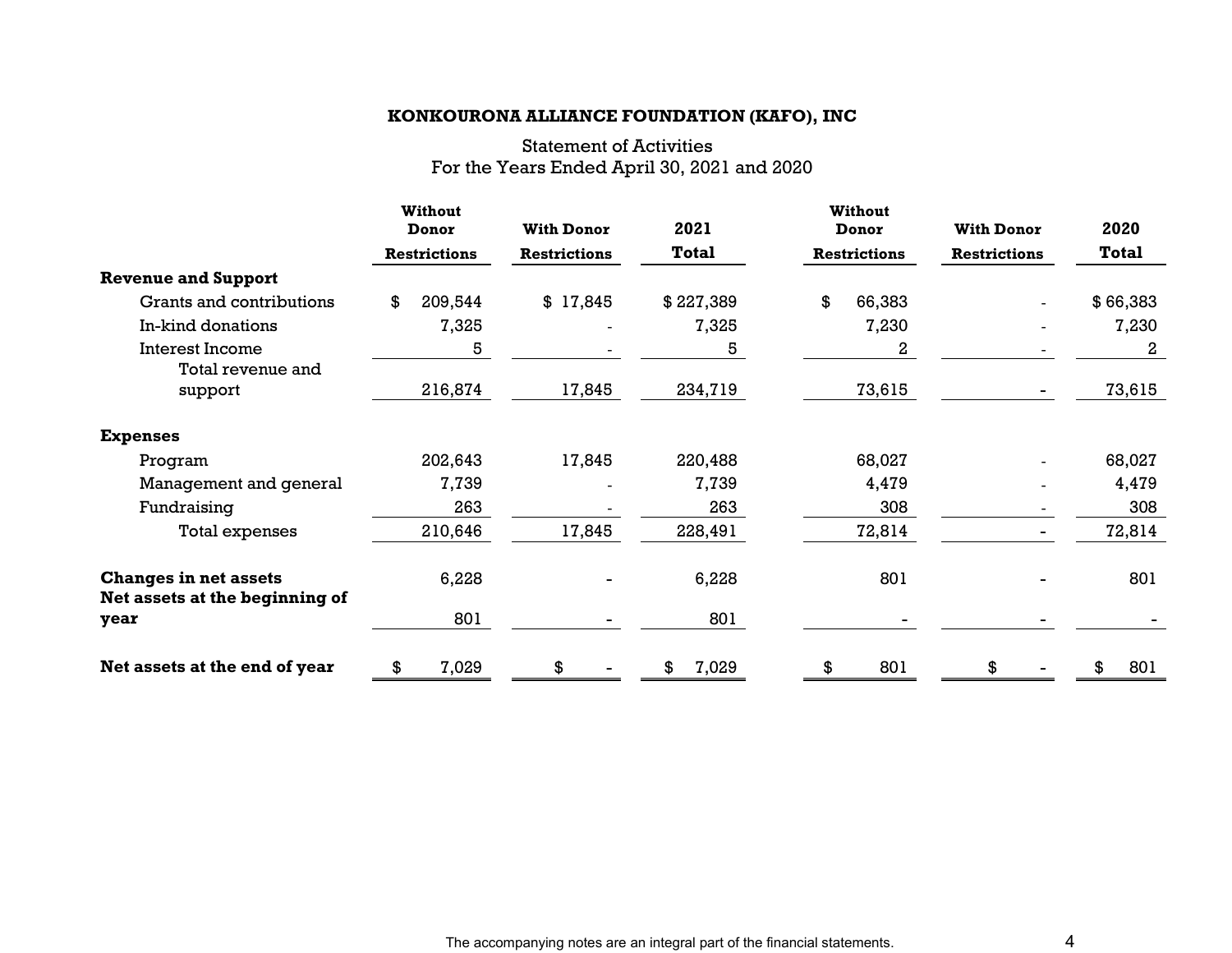Statement of Functional Expenses For the Year Ended April 30, 2021

|                                     | Program     | <b>Management</b><br>and general |     | Total   |
|-------------------------------------|-------------|----------------------------------|-----|---------|
| Salaries and wages                  | \$<br>2,415 | \$                               | \$  | \$2,415 |
| Capital Expenditure - Siara Mami Na | 194,752     |                                  |     | 194,752 |
| <b>Tuition/Tutoring fees</b>        | 3,570       |                                  |     | 3,570   |
| <b>Consultant Services</b>          | 14,220      |                                  |     | 14,220  |
| Bank/Credit card processing fees    |             | 2,816                            |     | 2,816   |
| <b>Registration Expenses</b>        |             | 100                              |     | 100     |
| Accounting/Legal fees               |             | 2,450                            |     | 2,450   |
| Marketing/Advertising               |             |                                  | 263 | 263     |
| Postage                             |             | 86                               |     | 86      |
| Printing and Copying                |             | 204                              |     | 204     |
| General supplies                    |             | 362                              |     | 362     |
| Telephone/Internet/Zoom/Website     |             | 1,721                            |     | 1,721   |
| Books/Periodicals                   | 5,531       |                                  |     | 5,531   |
| Total expenses                      | 220,488     | 7,739                            | 263 | 228,491 |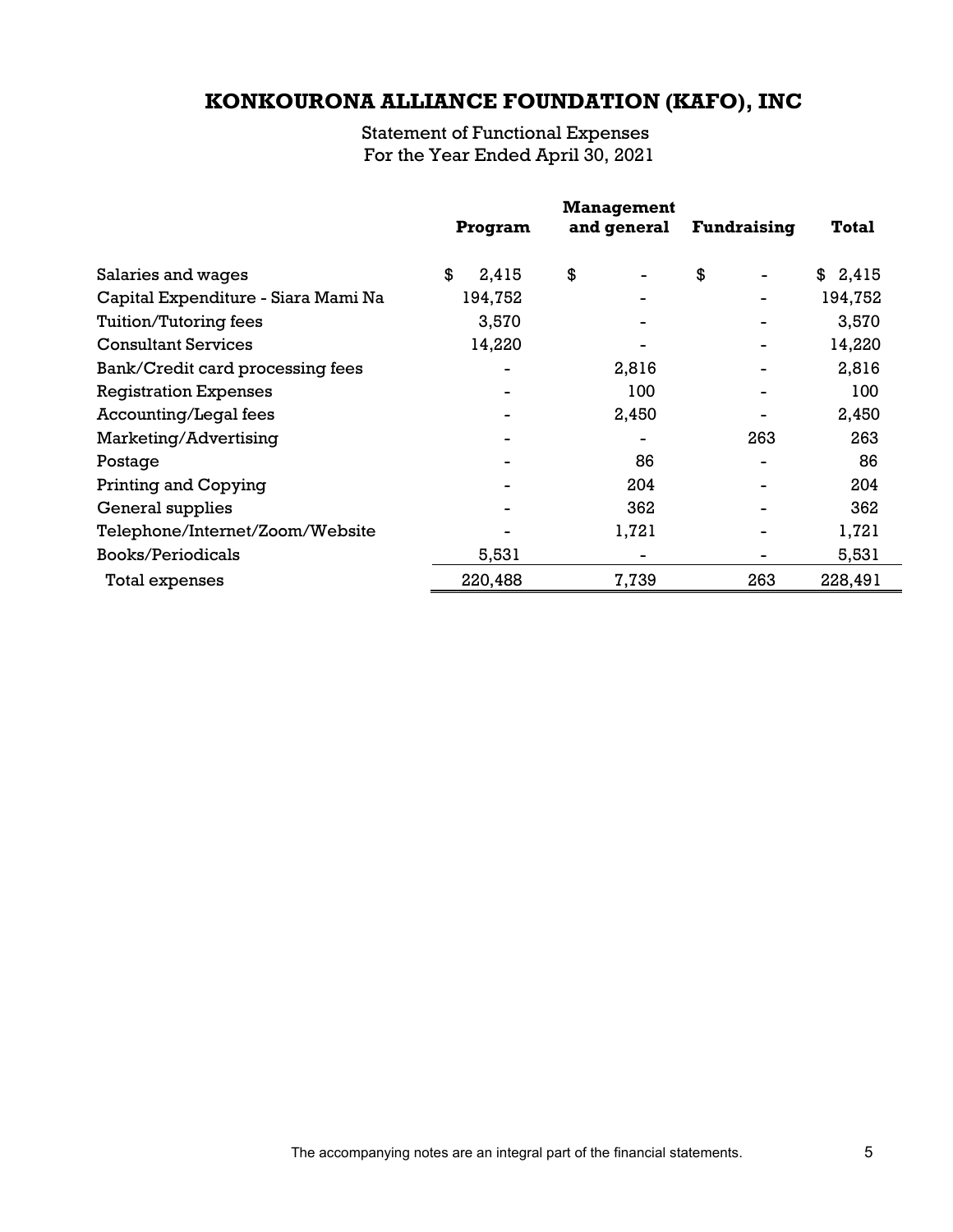Statement of Functional Expenses For the Year Ended April 30, 2020

|                                     | <b>Management</b><br>and general<br>Program |       | <b>Fundraising</b>             | Total     |  |
|-------------------------------------|---------------------------------------------|-------|--------------------------------|-----------|--|
|                                     |                                             |       |                                |           |  |
| Salaries and wages                  | \$<br>820                                   | \$    | \$<br>$\overline{\phantom{a}}$ | \$<br>820 |  |
| Capital Expenditure - Siara Mami Na | 66,947                                      |       |                                | 66,947    |  |
| <b>Tuition/Tutoring fees</b>        |                                             |       |                                |           |  |
| <b>Consultant Services</b>          |                                             | 3,150 |                                | 3,150     |  |
| Bank/Credit card processing fees    |                                             |       |                                |           |  |
| <b>Registration Expenses</b>        |                                             | 795   |                                | 795       |  |
| Accounting/Legal fees               |                                             |       |                                |           |  |
| Marketing/Advertising               |                                             | 287   | 179                            | 466       |  |
| Postage                             |                                             |       |                                |           |  |
| Printing and Copying                |                                             | 41    |                                | 41        |  |
| General supplies                    |                                             |       |                                |           |  |
| Telephone/Internet/Zoom/Website     |                                             | 206   | 130                            | 336       |  |
| <b>Books/Periodicals</b>            | 260                                         |       |                                | 260       |  |
| Total expenses                      | 68,027                                      | 4,479 | 263                            | 72,815    |  |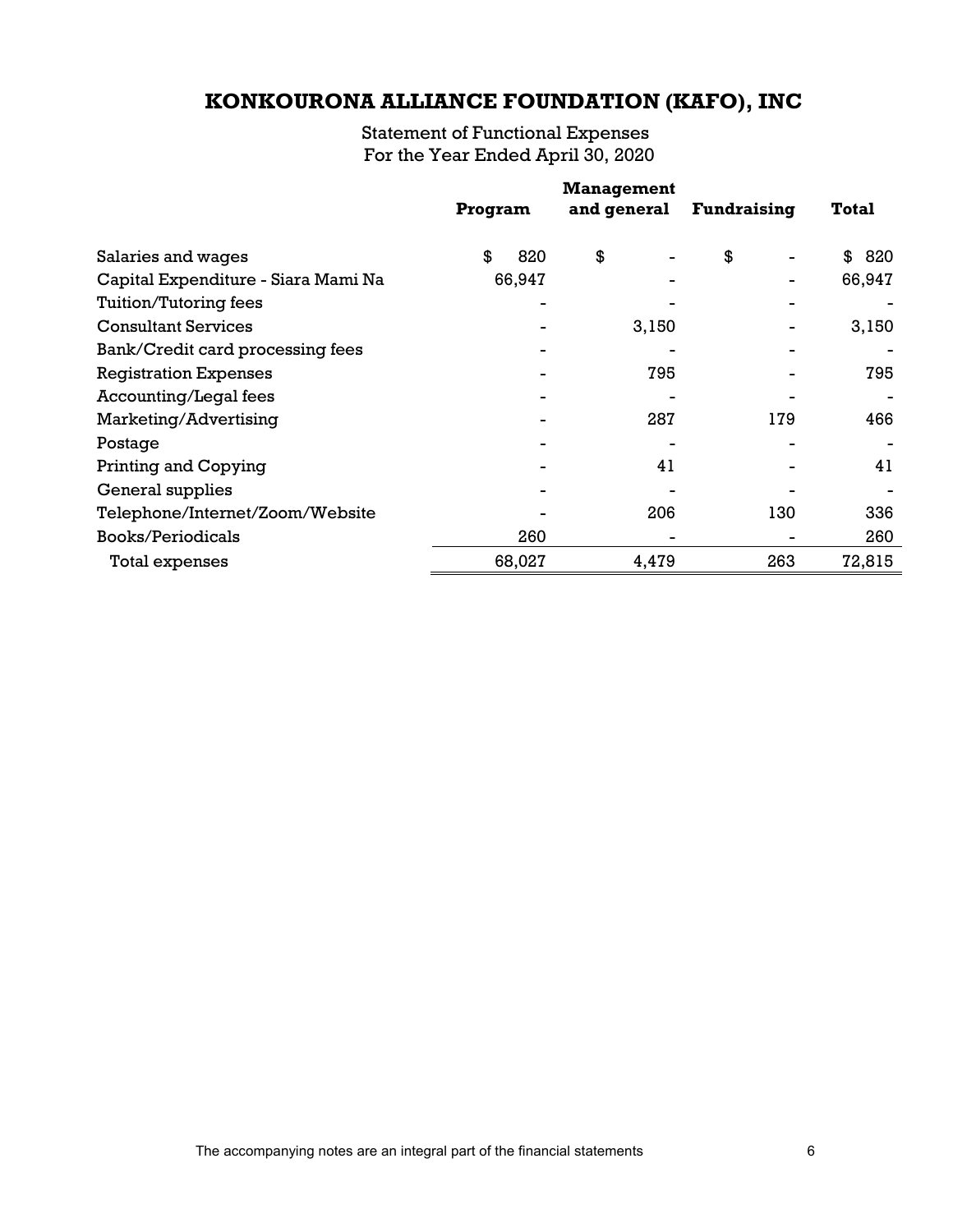### **KONKOURONA ALLIANCE FOUNDATION (KAFO), INC. Statement of Cash flows For the Years Ended April 30, 2021 and 2020**

|                                                                                      | 2021          |          |    | 2020     |
|--------------------------------------------------------------------------------------|---------------|----------|----|----------|
| <b>Cash flows from operating activities:</b>                                         |               |          |    |          |
| Increase/(Decrease) in net assets                                                    | $\mathbf{\$}$ | 7,029    | \$ | 801      |
| <b>Adjustments to reconcile net assets to</b><br>net cash from operating activities: |               |          |    |          |
| Depreciation and amortization                                                        |               | $\Omega$ |    | 0        |
| (Increase) decrease in inventories                                                   |               | 0        |    | 0        |
| (Increase) decrease in accounts receivable                                           |               | 0        |    | 0        |
| (Increase) decrease in other assets                                                  |               | O        |    | 0        |
| Increase (decrease) in accounts payable                                              |               | O        |    | 0        |
| Increase (decrease) in other liabilities                                             |               | 0        |    | 0        |
| Net cash from operating activities                                                   |               | 7,029    |    | 801      |
| <b>Cash flows from investing activities:</b>                                         |               |          |    |          |
| Purchases of investments                                                             |               | 0        |    | 0        |
| Proceeds from sales of investments                                                   |               | $\Omega$ |    | 0        |
| <b>Net cash from investing activities</b>                                            |               | $\Omega$ |    | 0        |
| <b>Cash flows from financing activities:</b>                                         |               |          |    |          |
| Purchase of equipment                                                                |               | 0        |    | 0        |
| Repayments of debt                                                                   |               | $\Omega$ |    | $\Omega$ |
|                                                                                      |               |          |    |          |
| Net cash used in financing activities                                                |               | $\Omega$ |    | 0        |
|                                                                                      |               |          |    |          |
| Net increase (decrease) in cash & cash                                               |               |          |    |          |
| equivalents                                                                          |               | 7,029    |    | 801      |
| Cash & cash equivalents, beginning of period                                         |               | 0        |    | 0        |
| Cash & cash equivalents, end of period                                               | \$            | 7,029    | \$ | 801      |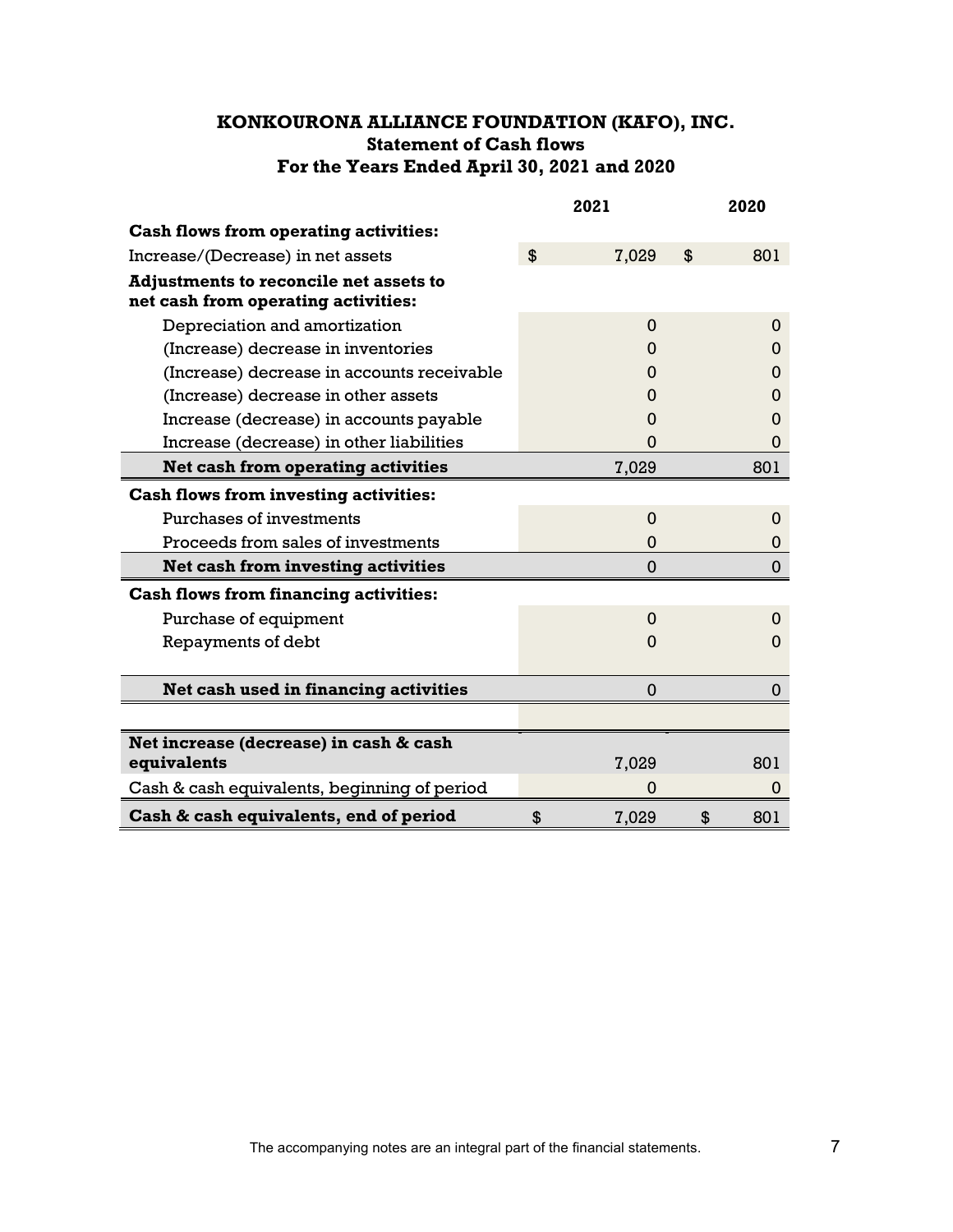# **Note 1 - Organization and Purpose**

Konkourona Alliance Foundation (KAFO), Inc. is organized for exclusively religious, charitable, educational and scientific purposes within the meaning of Section  $501(c)(3)$ of the Internal Revenue Code of 1986 or the corresponding provision of any future United States Internal Revenue Law, including, for such purposes, the making of distributions to organizations that qualify as exempt organizations under said Section 501(c)(3) of the Internal Revenue Code of 1986.

As a non- profit charity organization, KAFO is dedicated to helping the Konkourona community escape poverty through education, mentoring, improved healthcare, strengthened infrastructure and business development opportunities.

Remote villages in Burkina Faso are often considered to be "the last mile" for development, since most development efforts focus on national or regional needs and rarely make it to the villages. KAFO sees empowerment of villages as "the first mile" contending that overall development in the country can be enhanced through investment in rural communities, beginning with education of the children and improving basic care of all citizens.

Given the challenges in Konkourona, and the successes of empowering the people that are immediately apparent, KAFO intends to continue implementation of the "First Mile Community Development Program" in the village of Konkourona in partnership with the nonprofit, Mami Siara Na Association of Konkourona (MSN), as a proof of concept, which can then be replicated in other villages in Burkina Faso.

The leaders of KAFO and MSN believe that the community must be at the core of its own development. MSN determines what is needed in Konkourona and works with KAFO to develop a strategy for implementation. KAFO provides funding to support proposed projects that are aligned with KAFO's mission and vision.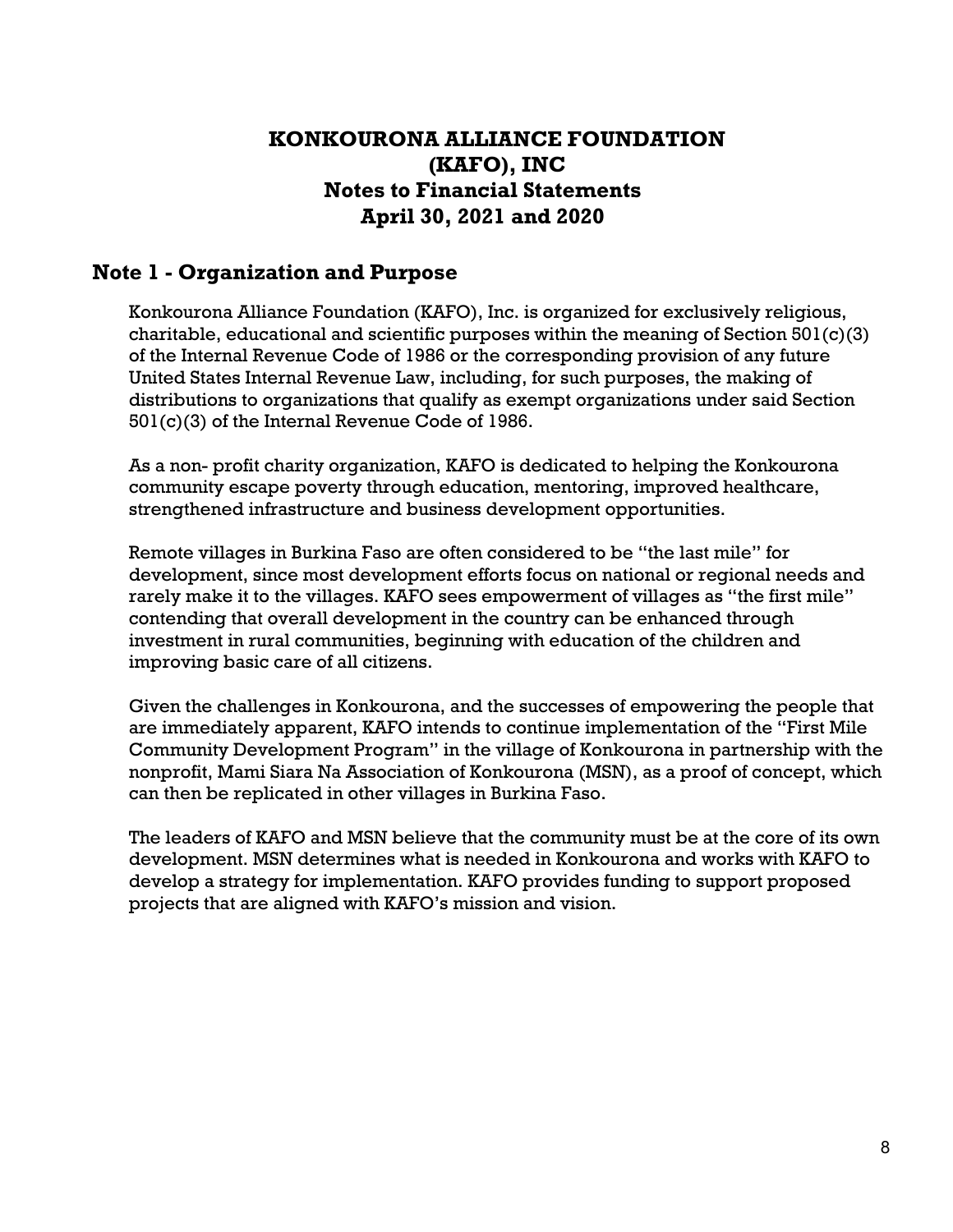# **Note 2 - Summary of Significant Accounting Policies**

### **(a) Basis of Presentation**

For financial reporting purposes, the organization follows the reporting requirements of United States of America Generally Accepted Accounting Principles (GAAP), which requires resources be classified for reporting purposed based on the existence or absence of donor-imposed restrictions. This is accomplished by classification of fund balances into two classes of net assets; without donor restrictions and with donor restrictions. The two net asset categories and the types of transactions affecting each category are described as follows:

- Net assets Without donor restrictions net assets that are not subject to donor-imposed restrictions or the donor-imposed restrictions have expired. These net assets are available for use in general operations.
- Net assets With donor restrictions net assets that are subject to donor-imposed restrictions. These include net assets that are subject to time or purpose restrictions and donor restricted endowments. Assets with time or purpose restrictions are satisfied either by the passage of time or by actions of the Organization.

Revenue is reported as increases in net assets without donor restrictions unless their use is limited by donor-imposed restrictions. Expenses are reported as decreases in net assets without donor restrictions. If an expense is incurred for a purpose for which net assets with donor restrictions are available, a donor-imposed restriction is fulfilled to the extent of the expense incurred. When a donor restriction expires, that is, when a stipulated time restriction ends or purpose restriction is accomplished, net assets with donor restrictions are reclassified to net assets without donor restrictions and reported as release from restrictions in the consolidated statement of activities. Gains and losses on investments are reported as increases or decrease in net assets without donor restrictions unless their use is restricted by donor or by law.

# **(b) Contributions:**

Contributions, are recognized as revenue at fair value when received or pledged. Fair value is estimated giving consideration to anticipated future cash receipts (after allowance is made for uncollectible contributions) and discounting anticipated future cash receipts at a riskadjusted rate for the duration of the donor's payment plan. Contributions received with donor-imposed conditions are recognized as revenue when the conditions have been substantially met. Amounts received in advance of satisfying the donor-imposed conditions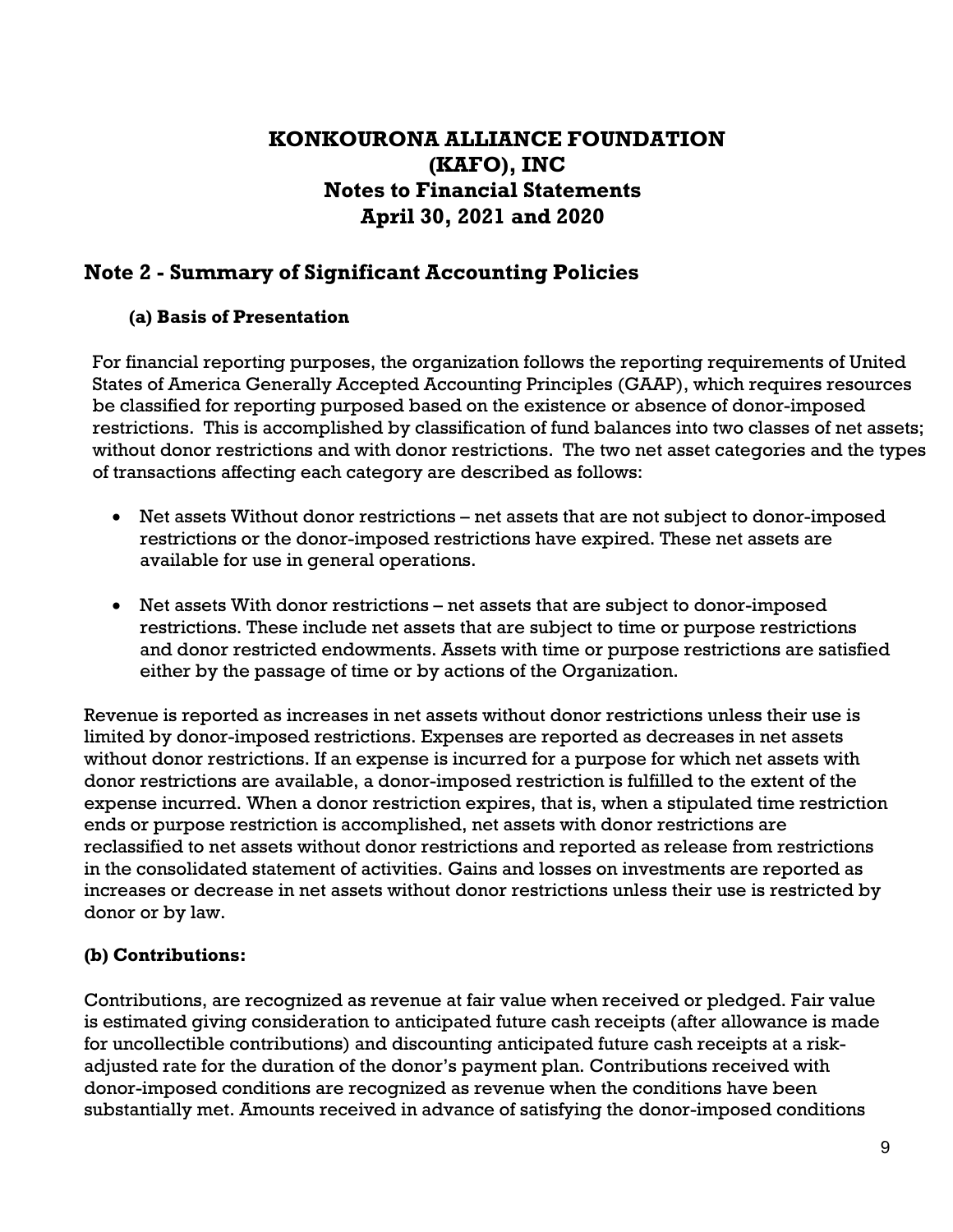are reported as deferred revenue until the conditions are met. During the year ended April 2021 there were no contributions with donor restrictions. Majority of contributions came from individual donors and small organizations.

### **(c ) Donated Services, Commodities, and Gifts-in-Kind**

Donated services are reported as contributions and expenses in amounts equal to their estimated fair value on the date of receipt. Approximately \$7,325 of in-kind equipment and services were provided mainly by the Directors/Owners of KAFO during the year ended April, 30, 2021

### **(d ) Functional Expenses**

The Organization allocates expenses on a functional basis among its various programs and supporting services. Expenses that can be identified with a specific program or supporting service are reported accordingly. Program activities include costs of the Organization associated with the transfer of funds for the expansion of school and Health care center in Burkina Faso. Management and general represents the Organization's payment of management and general office expense. Fundraising expense are mainly the fees for fundraising website and marketing.

#### **(e) Use of Estimates**

The preparation of the financial statements in conformity with generally accepted accounting principles (GAAP) requires management to make estimates and assumptions that affect certain reported amounts and disclosures. Accordingly, actual results could differ from those estimates. During the year ended April 30, 2021 there were no estimates made by the management.

#### **( f) Financial Statement Presentation**

Financial Statement Presentation Under Statement of Financial Accounting Standards (SFAS) No. 117, Financial Statements of KAFO, the Organization is required to report information regarding its financial position and activities according to two classes of net assets: with donor restrictions and without donor restrictions

### **(g) Income Taxes**

The Organization is a not-for-profit organization exempt from income taxes under Section 501(c)(3) of the Internal Revenue Code and classified by the Internal Revenue Service as other than a private foundation.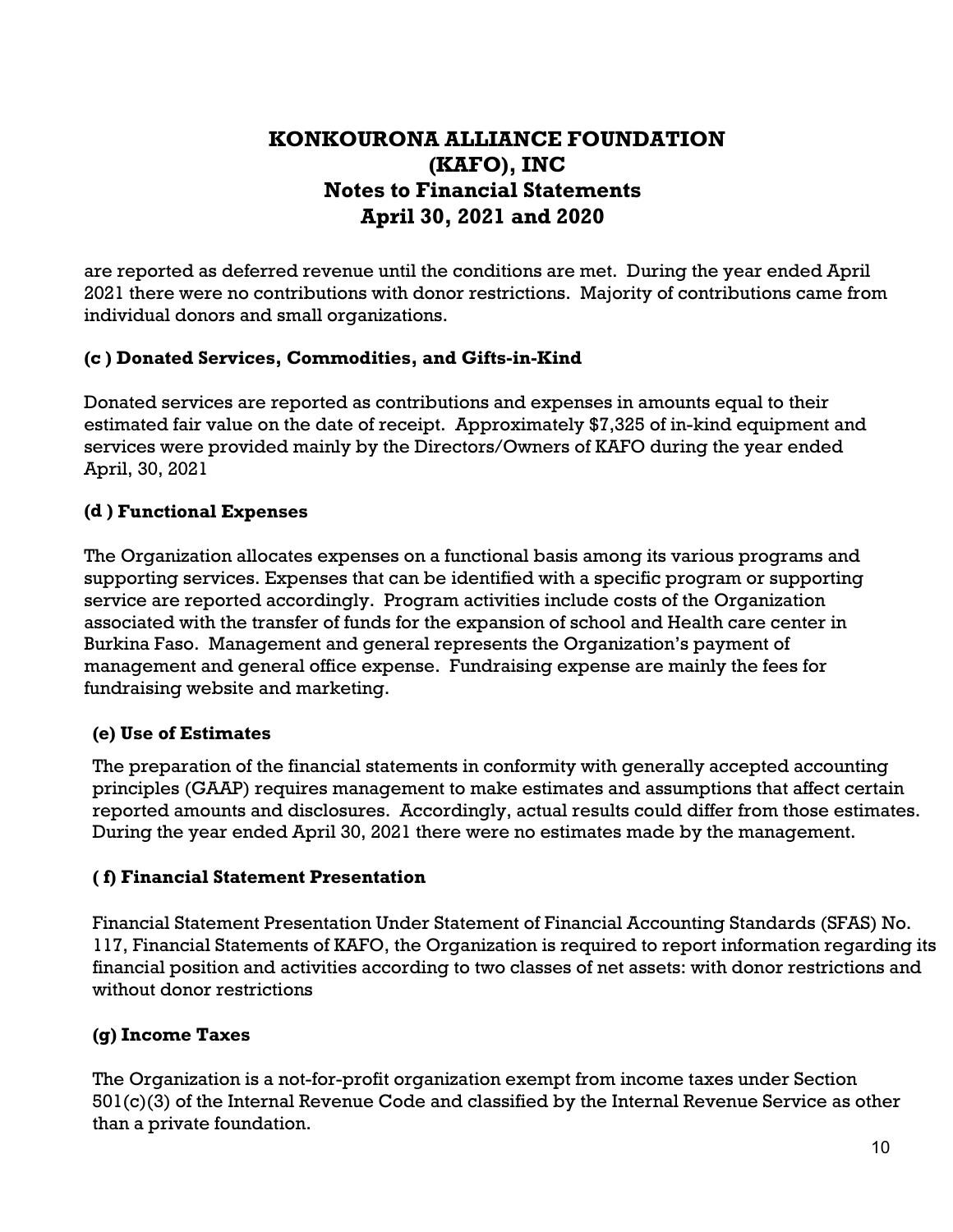#### **(h) Cash and cash equivalent**

For purposes of the statements of cash flows, the Organization considers all highly liquid investments available for current use with an initial maturity of three months or less to be cash equivalents.

### **(i) Restrictions on Net Assets**

There were no restrictions imposed by donors for the contributions/donations made during the year.

### **(j) Related Party Transactions**

FASB Accounting Standard Codification (ASC) 850, *Related Party Disclosures*, is the standard regarding related party transactions and the required disclosures. KAFO's Board of Directors is the same as the Management of KAFO.

During the year the following Owner/Management directors contributed cash to the organization as follows:

Catherine Hoath - \$ 99,290 Dr. Jules Millongo - \$ 82,842 Gail Houseman - \$ 385

Also Dr Jules Millogo is a brother of the Vice President of Association Mami Siara Na. During the year ended April 30, 20210 MSN's Vice President, Mr Victorien Maré Millogo, was paid a salary totaling to \$ 2,400 to compensate for time spent away from his farm to oversee development projects supported by KAFO and MSN. Development projects in Konkourona support parties who are related and unrelated to KAFO President, Dr. Jules Millogo, and MSN Vice President, Victorien Maré Millogo.

### **(k) Association Mami Siara Na Financials**

These financial statements must be read in conjunction with Association Mami Siara Na audited report. Association Mami Siara Na financials were audited by Cabinet Nel'Yam. This audit firm is not affiliated with KAFO auditors hence no review or opinion is issued with regard to their audit report.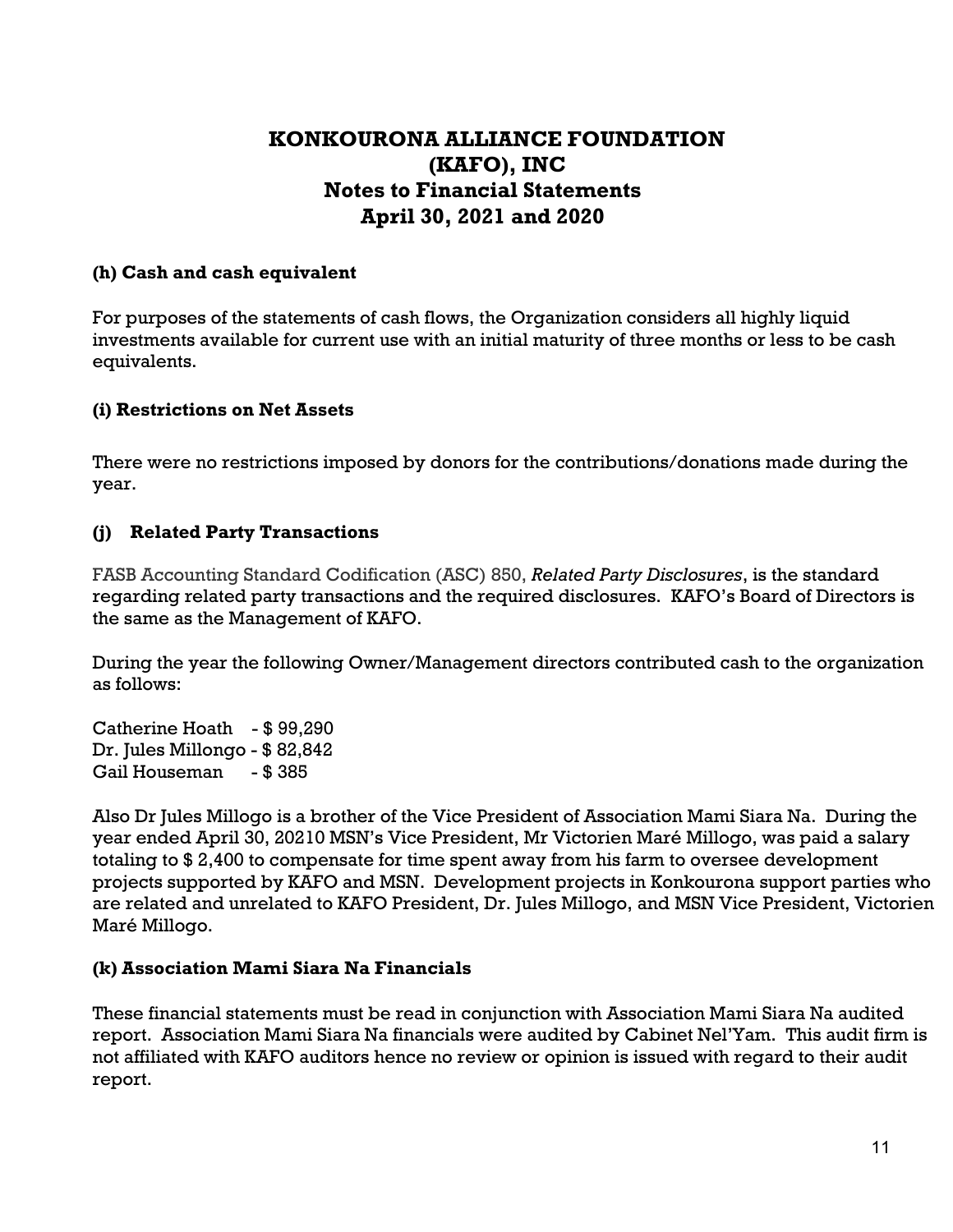#### **(l) Accounting Pronouncements Adopted in the current year**

In May 2014, the FASB issued Accounting Standards Update (ASU) 2014-09, ''Revenue from Contracts with Customers,'' amending Financial Accounting Standard Board Accounting Standards Codification (ASC) topic 606. This ASU, as amended, affects any entity that enters into contracts with customers to transfer goods or services and is intended to enhance the comparability of revenue recognition practices across entities. The new standard requires entities with customers in the amount the entity has satisfied its performance obligation under contracts with customers in the amount the amount the entity expects to be entitled to in exchange for the goods or services provided. For non-profit organizations with no public debt, this ASU takes effect for annual periods beginning after December 15, 2019. Early adoption is permitted.

KAFO's financial statements reflect the application of this guidance for the year ended April 30, 2021 using the modified retrospective method. No cumulative-effect adjustment to net assets was recorded because the adoption did not impact the KAFO's previously reported revenue.

#### **(m) Recent Accounting Pronouncements**

The FASB also issued ASU 2016-02, Leases (Topic 842), which requires recognition of (a) a lease asset (right of use) and lease liability, initially measured at the present value of the least payments, in the statement of financial position and (b) a single lease cost, calculated so that the cost of the lease is allocated over the lease term generally on a straight-line basis. All cash payments are to be classified within operating activities in the statement of cash flows. The amendments are effective for KAFO's fiscal year ending April 30, 2023, with early adoption permitted. This ASU will impact the accounting for KAFO's lease arrangements when it is adopted. KAFO currently does not have lease arrangements and will evaluate the effect the provisions of this ASU will have on the April 30, 2022 financial statements.

#### **(n) Subsequent Events**

As of November 1, 2021, the organization continues to be impacted by COVID-19, which was characterized as a pandemic by the World Health Organization (WHO) on March 11, 2020. It is anticipated that the impacts will continue for some time. The extent of the impact of the COVID-19 pandemic on the organization's operational and financial performance will depend on future developments, including the duration and spread of the outbreak. Future potential impacts may include disruptions or restrictions on employees' ability to work, donors' ability to contribute, or the organizations ability to fundraise. Furthermore, the management has been unable to physically visit and verify progress due to the travel and exposure